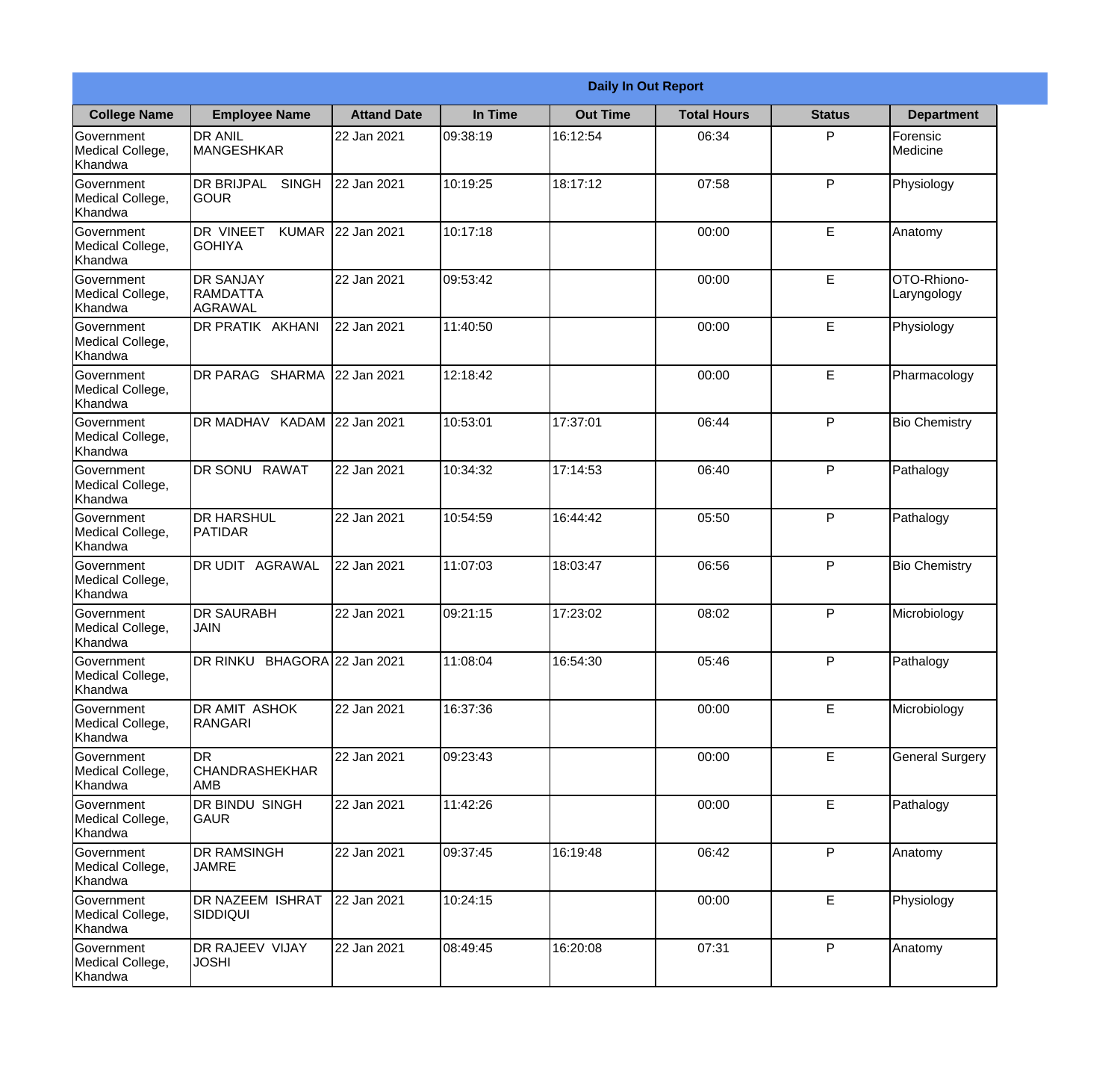| <b>Designation</b>                  | <b>Category</b>     |
|-------------------------------------|---------------------|
| <b>Assistant Professor</b>          | Para Clinical       |
| Demonstrator/Tutor   Non Clinical   |                     |
| Professor                           | Non Clinical        |
| Professor                           | Clinical            |
| <b>Assistant Professor</b>          | <b>Non Clinical</b> |
| Professor                           | Para Clinical       |
| <b>Assistant Professor</b>          | Non Clinical        |
| Demonstrator/Tutor   Para Clinical  |                     |
| <b>Assistant Professor</b>          | Para Clinical       |
| Associate Professor Non Clinical    |                     |
| Associate Professor   Para Clinical |                     |
| Assistant Professor   Para Clinical |                     |
| Professor                           | Para Clinical       |
| Assistant Professor   Clinical      |                     |
| Associate Professor   Para Clinical |                     |
| Demonstrator/Tutor                  | Non Clinical        |
| Professor                           | Non Clinical        |
| <b>Assistant Professor</b>          | Non Clinical        |

## **Daily In Out Report**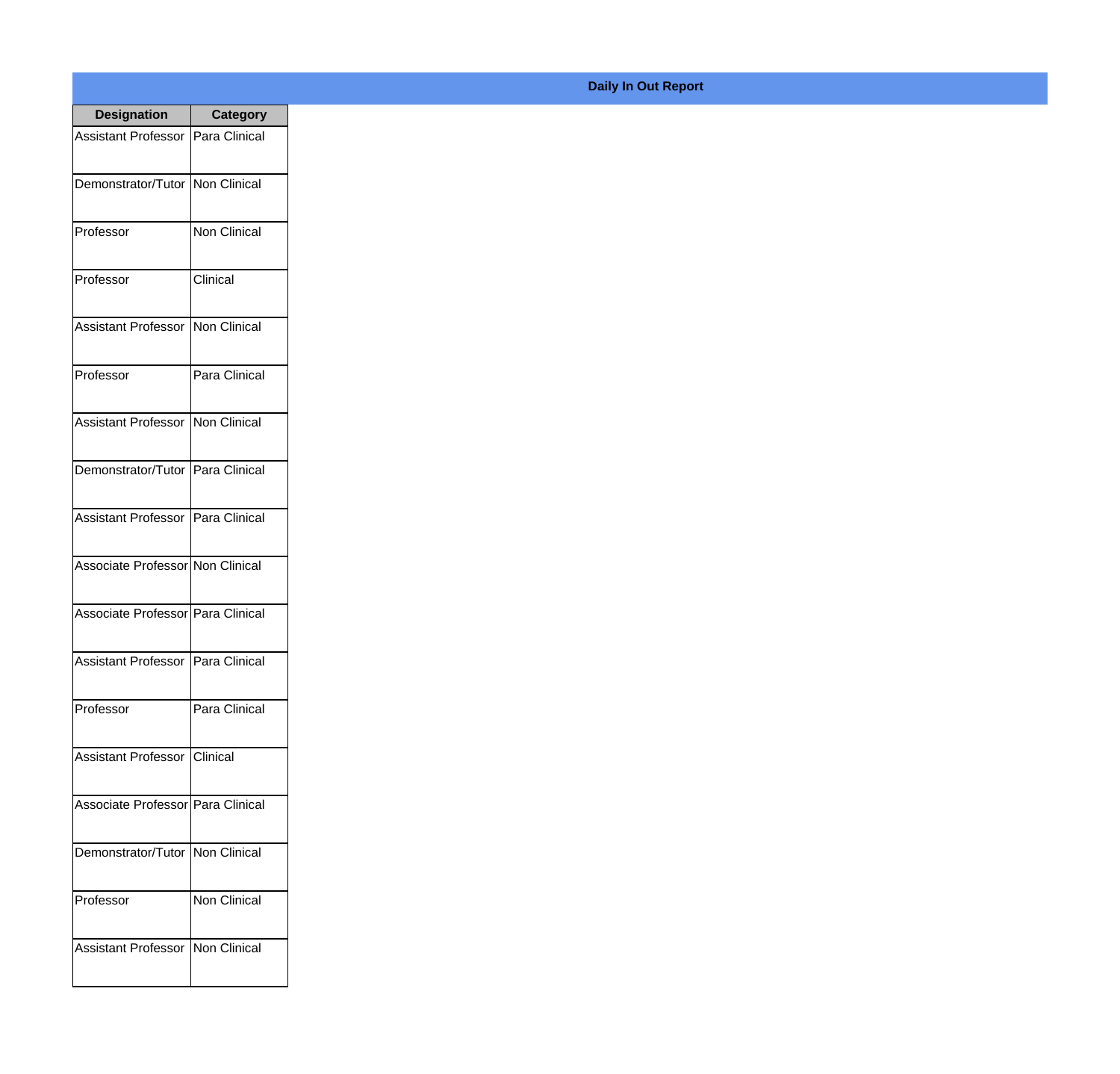|                                                  |                                                       |             |          |          | <b>Daily In Out Report</b> |              |                                           |
|--------------------------------------------------|-------------------------------------------------------|-------------|----------|----------|----------------------------|--------------|-------------------------------------------|
| <b>Government</b><br>Medical College,<br>Khandwa | DR DWARKA PRASAD 22 Jan 2021<br><b>GOTHRE</b>         |             | 09:55:36 | 18:36:21 | 08:41                      | P            | <b>Bio Chemistry</b>                      |
| Government<br>Medical College,<br>Khandwa        | <b>DR SOUMITRA</b><br><b>I</b> SETHIA                 | 22 Jan 2021 | 10:59:57 | 19:11:22 | 08:12                      | $\mathsf{P}$ | Community<br>Medicine                     |
| <b>Government</b><br>Medical College,<br>Khandwa | DR RASHMI YADAV                                       | 22 Jan 2021 | 10:13:36 | 18:06:43 | 07:53                      | $\mathsf{P}$ | Community<br>Medicine                     |
| <b>Government</b><br>Medical College,<br>Khandwa | DR LEENA PARIHAR                                      | 22 Jan 2021 | 11:29:06 | 16:49:01 | 05:20                      | $\mathsf{P}$ | Community<br>Medicine                     |
| Government<br>Medical College,<br>Khandwa        | <b>MR PIYUSH KUMAR</b><br><b>MISHRA</b>               | 22 Jan 2021 | 11:11:01 |          | 00:00                      | E            | Community<br>Medicine                     |
| Government<br>Medical College,<br>Khandwa        | DR SACHIN PARMAR 22 Jan 2021                          |             | 11:28:05 | 19:11:29 | 07:43                      | $\mathsf{P}$ | Community<br>Medicine                     |
| <b>Government</b><br>Medical College,<br>Khandwa | <b>DR SAGAR MEENA</b>                                 | 22 Jan 2021 | 11:40:27 |          | 00:00                      | E            | Forensic<br>Medicine                      |
| <b>Government</b><br>Medical College,<br>Khandwa | DR PRAMILA VERMA 22 Jan 2021                          |             | 13:06:14 |          | 00:00                      | E            | Paediatrics                               |
| Government<br>Medical College,<br>Khandwa        | <b>DR DURGESH</b><br>SONARE                           | 22 Jan 2021 | 10:27:09 |          | 00:00                      | E            | Dermatology, Ven<br>ereology &<br>Leprosy |
| Government<br>Medical College,<br>Khandwa        | <b>DR MANOJ BALKE</b>                                 | 22 Jan 2021 | 09:29:25 | 17:16:41 | 07:47                      | $\mathsf{P}$ | Ophthalmology                             |
| <b>Government</b><br>Medical College,<br>Khandwa | <b>DR GARIMA</b><br><b>AGRAWAL</b><br><b>VARSHNEY</b> | 22 Jan 2021 | 10:36:22 |          | 00:00                      | E            | Paediatrics                               |
| Government<br>Medical College,<br>Khandwa        | DR SIDDHARTH<br><b>BANODE</b>                         | 22 Jan 2021 | 09:29:33 | 16:20:45 | 06:51                      | P            | Pharmacology                              |
| Government<br>Medical College,<br>Khandwa        | DR PRIYA KAPOOR<br><b>KAPOOR</b>                      | 22 Jan 2021 | 10:11:47 | 16:46:12 | 06:35                      | P            | Pathalogy                                 |
| <b>Government</b><br>Medical College,<br>Khandwa | DR SAPNA<br><b>MAHESHRAM</b>                          | 22 Jan 2021 | 10:58:40 | 18:50:45 | 07:52                      | P            | Community<br>Medicine                     |
| Government<br>Medical College,<br>Khandwa        | <b>DR SEEMA</b><br><b>SUDHAKARRAO</b><br><b>SUTAY</b> | 22 Jan 2021 | 10:52:46 | 17:50:56 | 06:58                      | $\mathsf{P}$ | Forensic<br>Medicine                      |
| Government<br>Medical College,<br>Khandwa        | DR AJAY<br>NARWARIYA                                  | 22 Jan 2021 | 11:57:55 | 18:39:21 | 06:42                      | P            | Microbiology                              |
| Government<br>Medical College,<br>Khandwa        | DR RAKESH SINGH<br><b>HAZARI</b>                      | 22 Jan 2021 | 16:14:20 |          | 00:00                      | E            | Pathalogy                                 |
| Government<br>Medical College,<br>Khandwa        | <b>DR NISHA</b><br><b>KAITHWAS</b>                    | 22 Jan 2021 | 10:15:46 | 13:30:58 | 03:15                      | P            | Psychiatry                                |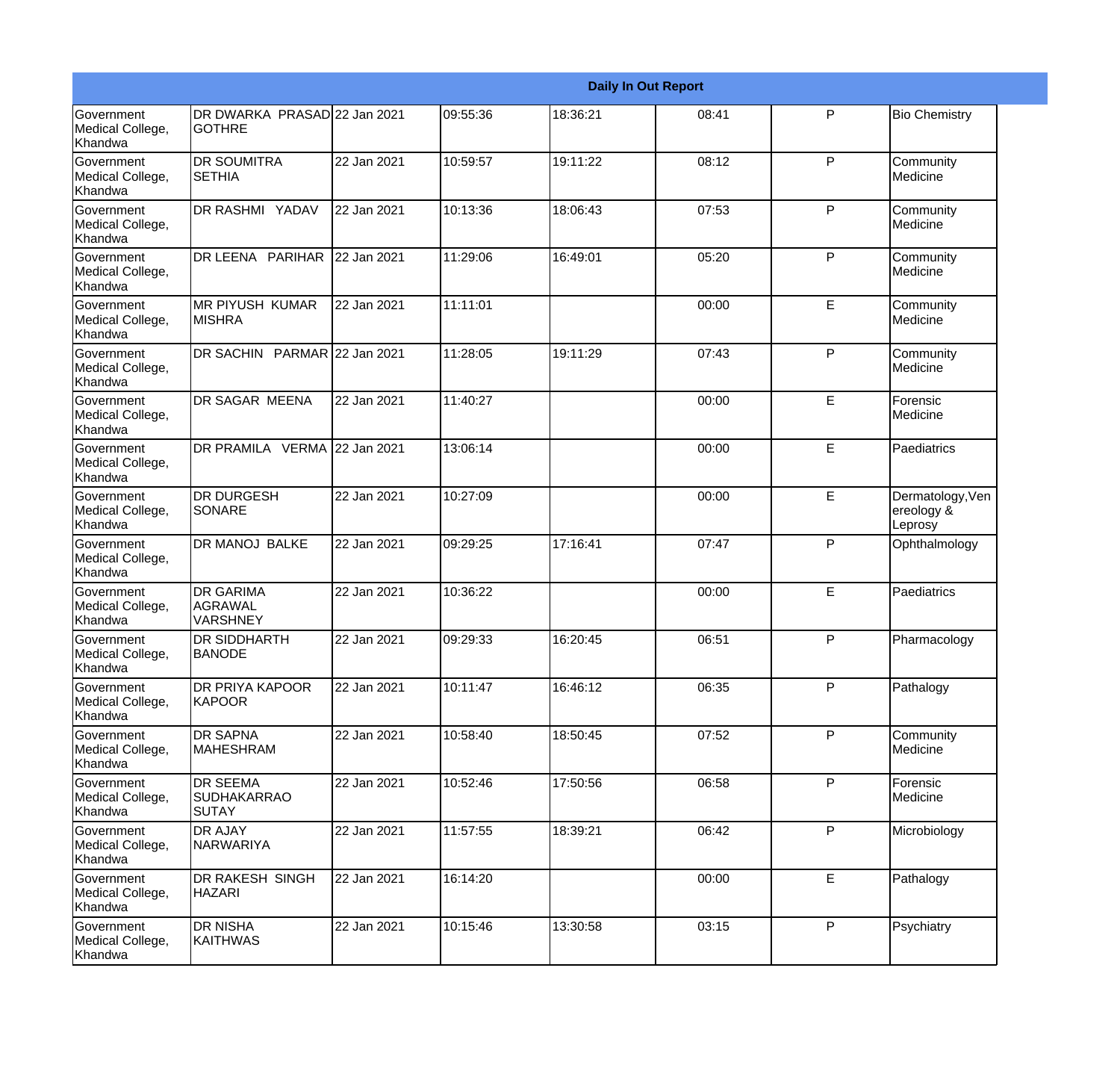|                                     |               | <b>Daily In Out Report</b> |
|-------------------------------------|---------------|----------------------------|
| Demonstrator/Tutor   Non Clinical   |               |                            |
| Assistant Professor Para Clinical   |               |                            |
| Assistant Professor Para Clinical   |               |                            |
| Assistant Professor   Para Clinical |               |                            |
| Statistician                        | Para Clinical |                            |
| Assistant Professor Para Clinical   |               |                            |
| Demonstrator/Tutor Para Clinical    |               |                            |
| Professor                           | Clinical      |                            |
| Assistant Professor Clinical        |               |                            |
| Assistant Professor Clinical        |               |                            |
| Associate Professor Clinical        |               |                            |
| Associate Professor Para Clinical   |               |                            |
| Demonstrator/Tutor Para Clinical    |               |                            |
| Associate Professor Para Clinical   |               |                            |
| Professor                           | Para Clinical |                            |
| Demonstrator/Tutor Para Clinical    |               |                            |
| Professor                           | Para Clinical |                            |
| Assistant Professor                 | Clinical      |                            |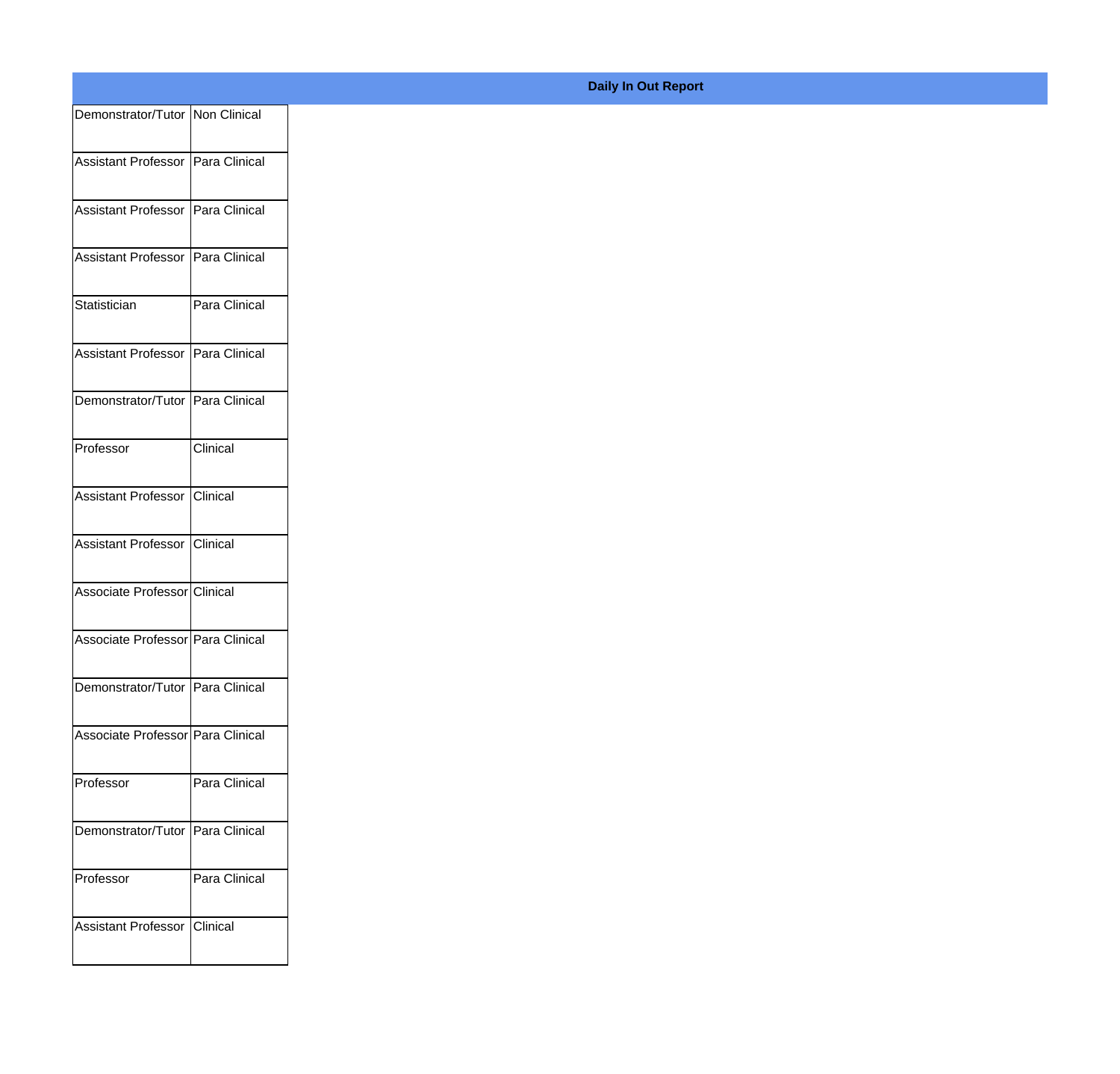|                                                  |                                                       |                   |          |          | <b>Daily In Out Report</b> |              |                             |
|--------------------------------------------------|-------------------------------------------------------|-------------------|----------|----------|----------------------------|--------------|-----------------------------|
| Government<br>Medical College,<br>Khandwa        | <b>DR ANANT</b><br><b>TUKARAM PAWAR</b>               | 22 Jan 2021       | 10:40:37 | 19:11:13 | 08:31                      | P            | Community<br>Medicine       |
| Government<br>Medical College,<br>Khandwa        | DR SHAIKH M.KHALIQ 22 Jan 2021                        |                   | 10:50:04 |          | 00:00                      | E            | <b>Bio Chemistry</b>        |
| <b>Government</b><br>Medical College,<br>Khandwa | <b>DR PANKAJ</b><br><b>JAIN</b>                       | KUMAR 22 Jan 2021 | 13:08:41 |          | 00:00                      | E            | <b>General Medicine</b>     |
| <b>Government</b><br>Medical College,<br>Khandwa | <b>DR RAJU</b>                                        | 22 Jan 2021       | 09:21:27 | 16:58:15 | 07:37                      | P            | Forensic<br>Medicine        |
| <b>Government</b><br>Medical College,<br>Khandwa | <b>DR MAHENDRA</b><br>PANWAR                          | 22 Jan 2021       | 09:44:41 |          | 00:00                      | E            | Orthopaedics                |
| Government<br>Medical College,<br><b>Khandwa</b> | DR AJAY GANGJI                                        | 22 Jan 2021       | 12:18:29 |          | 00:00                      | E            | <b>General Surgery</b>      |
| Government<br>Medical College,<br>Khandwa        | <b>DR SITARAM</b><br>SOLANKI                          | 22 Jan 2021       | 11:44:02 | 17:38:28 | 05:54                      | P            | Forensic<br>Medicine        |
| Government<br>Medical College,<br>Khandwa        | <b>DR RANJEET</b><br><b>BADOLE</b>                    | 22 Jan 2021       | 10:14:14 |          | 00:00                      | E            | <b>General Medicine</b>     |
| Government<br>Medical College,<br>Khandwa        | DR ARUN KUMAR<br>PARGI                                | 22 Jan 2021       | 09:47:52 |          | 00:00                      | E            | <b>General Surgery</b>      |
| <b>Government</b><br>Medical College,<br>Khandwa | <b>DR ASHOK</b><br><b>BHAUSAHEB NAJAN</b>             | 22 Jan 2021       | 11:07:11 |          | 00:00                      | E            | Forensic<br>Medicine        |
| <b>Government</b><br>Medical College,<br>Khandwa | <b>DR NITESHKUMAR</b><br>KISHORILAL<br><b>RATHORE</b> | 22 Jan 2021       | 10:17:46 |          | 00:00                      | E            | Pharmacology                |
| Government<br>Medical College,<br>Khandwa        | DR PRIYESH<br><b>MARSKOLE</b>                         | 22 Jan 2021       | 10:22:49 |          | 00:00                      | E            | Community<br>Medicine       |
| Government<br>Medical College,<br>Khandwa        | DR SANGEETA<br><b>CHINCHOLE</b>                       | 22 Jan 2021       | 10:40:12 |          | 00:00                      | E            | Physiology                  |
| Government<br>Medical College,<br>Khandwa        | DR NEERAJ KUMAR                                       | 22 Jan 2021       | 09:54:20 | 18:31:33 | 08:37                      | P            | Dentisry                    |
| Government<br>Medical College,<br>Khandwa        | DR VIJAY NAYAK                                        | 22 Jan 2021       | 11:12:04 | 17:59:03 | 06:47                      | P            | Anatomy                     |
| Government<br>Medical College,<br>Khandwa        | DR NISHA MANDLOI<br>PANWAR                            | 22 Jan 2021       | 09:50:17 | 16:35:56 | 06:45                      | $\mathsf{P}$ | Obstetrics &<br>Gynaecology |
| Government<br>Medical College,<br>Khandwa        | <b>DR SATISH</b><br><b>CHANDEL</b>                    | 22 Jan 2021       | 09:24:35 |          | 00:00                      | E            | Pharmacology                |
| Government<br>Medical College,<br>Khandwa        | DR JITENDRA<br><b>AHIRWAR</b>                         | 22 Jan 2021       | 18:19:07 | 18:21:12 | 00:02                      | P            | Pathalogy                   |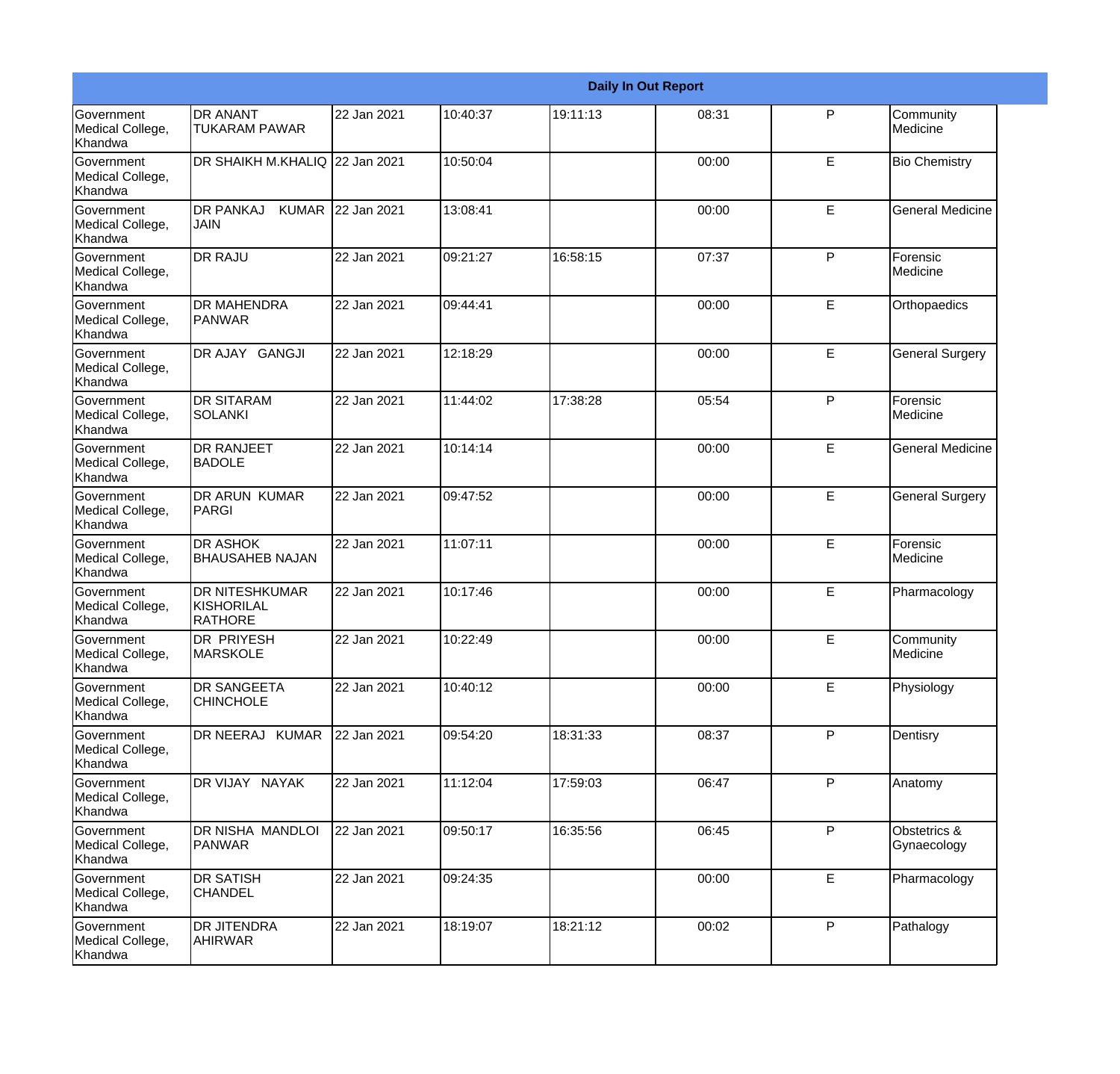| Professor                           | Para Clinical |
|-------------------------------------|---------------|
| Professor                           | Non Clinical  |
| Assistant Professor Clinical        |               |
| Demonstrator/Tutor Para Clinical    |               |
| Assistant Professor Clinical        |               |
| Professor                           | Clinical      |
| Demonstrator/Tutor Para Clinical    |               |
| Assistant Professor Clinical        |               |
| Assistant Professor Clinical        |               |
| Associate Professor Para Clinical   |               |
| Demonstrator/Tutor Para Clinical    |               |
| Associate Professor Para Clinical   |               |
| Demonstrator/Tutor Non Clinical     |               |
| Assistant Professor Clinical        |               |
| Associate Professor Non Clinical    |               |
| Associate Professor Clinical        |               |
| Assistant Professor   Para Clinical |               |
| Demonstrator/Tutor Para Clinical    |               |
|                                     |               |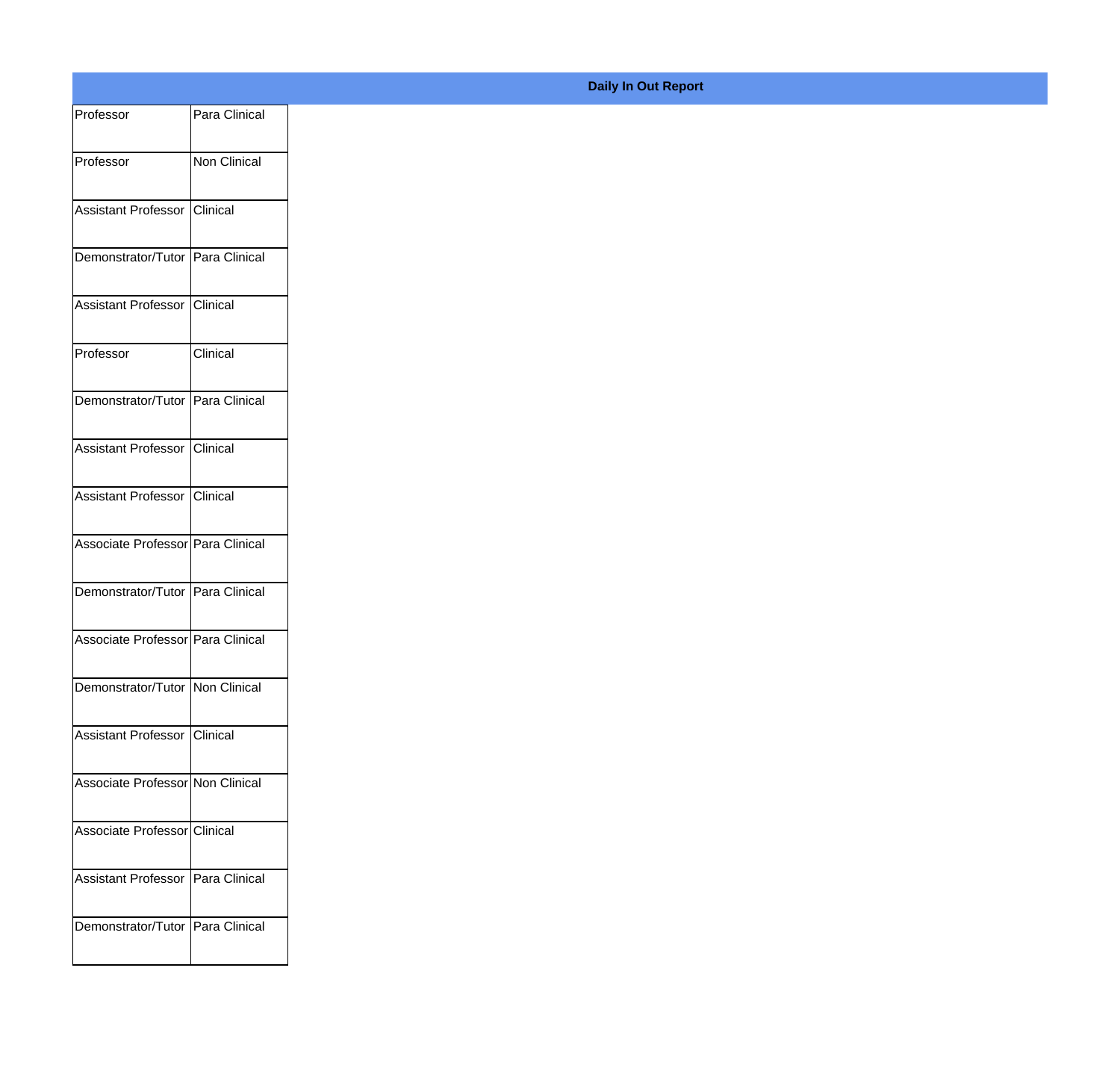|                                                  |                                                   |             |          |          | <b>Daily In Out Report</b> |    |                         |
|--------------------------------------------------|---------------------------------------------------|-------------|----------|----------|----------------------------|----|-------------------------|
| Government<br>Medical College,<br>Khandwa        | IDR MUKTESHWARI<br>IGUPTA                         | 22 Jan 2021 | 11:37:12 | 18:17:26 | 06:40                      | P  | Pharmacology            |
| <b>Sovernment</b><br>Medical College,<br>Khandwa | IDR PURTI AGARWAL<br>SAINI                        | 22 Jan 2021 | 10:42:59 | 16:42:18 | 06:00                      | P  | Pathalogy               |
| Government<br>Medical College,<br>Khandwa        | <b>IDR DEEPIKA</b><br><b>IPANWAR</b>              | 22 Jan 2021 | 11:06:39 | 17:15:01 | 06:09                      | P  | <b>Bio Chemistry</b>    |
| Government<br>Medical College,<br>Khandwa        | <b>DR VISHAL</b><br><b>KUMAR</b><br><b>THAKRE</b> | 22 Jan 2021 | 10:05:44 | 18:55:52 | 08:50                      | P  | Physiology              |
| Government<br>Medical College,<br>Khandwa        | <b>MOHIT GARG</b>                                 | 22 Jan 2021 | 10:07:06 |          | 00:00                      | E  | <b>General Medicine</b> |
| Government<br>Medical College,<br>lKhandwa       | <b>WAGHMARE</b><br><b>RENU</b>                    | 22 Jan 2021 | 10:28:40 | 10:28:50 | 00:00                      | AB | Community<br>lMedicine  |
| Government<br>Medical College,<br>Khandwa        | <b>WAGHMARE</b><br>RENU                           | 22 Jan 2021 | 16:49:08 |          | 00:00                      | AB | Community<br>Medicine   |